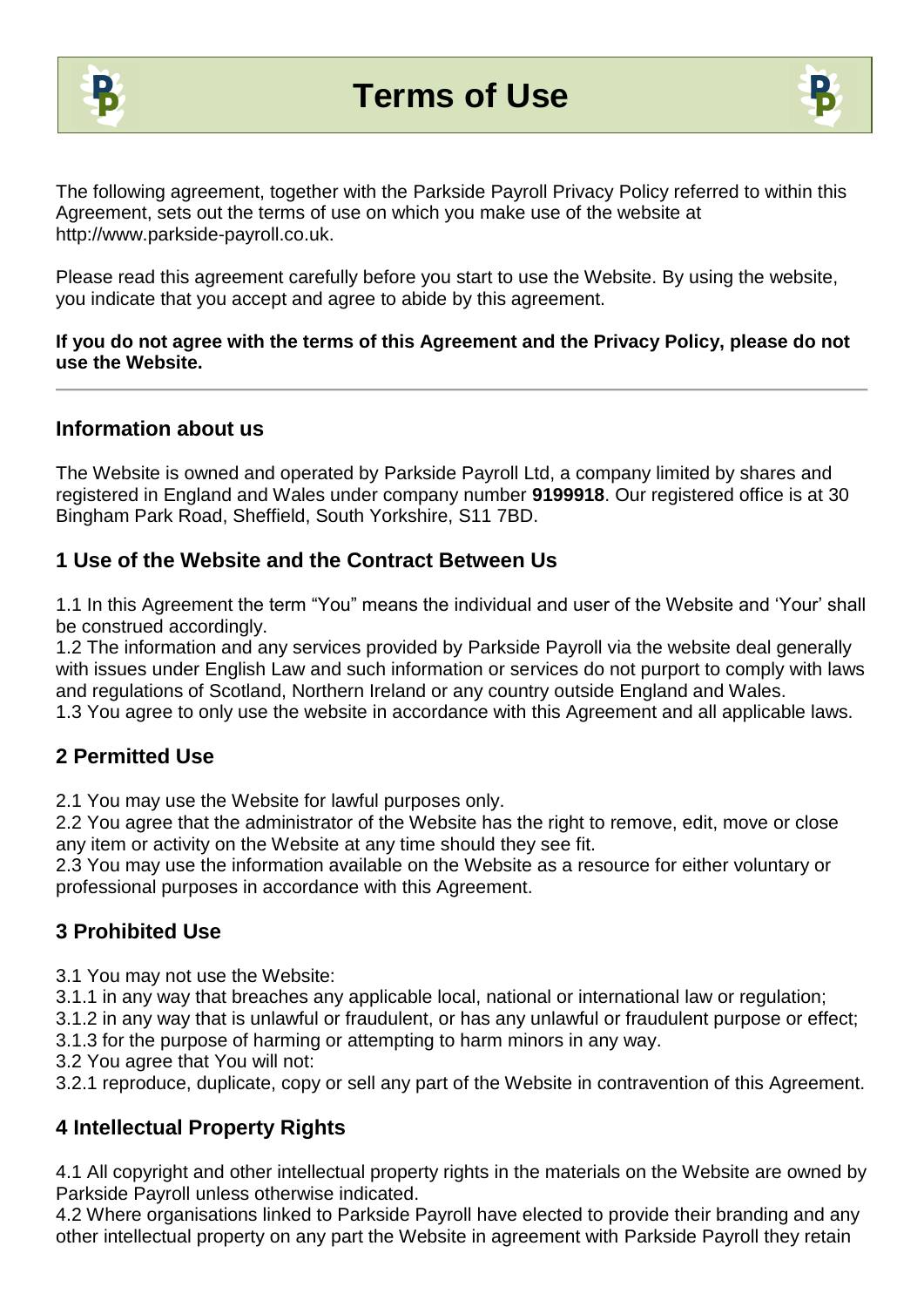ownership of all such rights.

4.3 You may download, print or copy any material from the Website that You wish, provided it is for Your own personal use and You keep in place all original copyright notices or other intellectual property notices. In such case if the material is not used in its original format the source must always be acknowledged as follows "taken from parkside-payroll.co.uk, a free on-line resource from Parkside Payroll. © 20[insert] [name of copyright holder]".

4.4 The material on the Website forms part of Parkside Payroll's portfolio of educational materials. Parkside Payroll actively encourages training providers and other commercial organisations to promote the Website through the use of URL addresses and excerpts in electronic and printed media. Excerpts must be no more than one paragraph from any given page, and not more than five paragraphs in any one commercial instance. You must always credit the material immediately after its use as follows: "Parkside Payroll – [name of copyright holder]"

4.5 Any material reproduced in accordance with this Clause 4 must be reproduced accurately and not used in a misleading context.

4.6 Subject to the terms of this Agreement You may not copy, modify, alter, distribute, publish, sell or otherwise use any material on the Website in whole or in part, unless You have obtained the prior written consent of Parkside Payroll.

4.7 You may not use the material on the Website as part of a training programme or in any way which competes with the Website.

4.8 For the purposes of this Agreement, commercial purposes includes a charity using the information for the purposes of fundraising or providing services which are paid for by the user or a third party, under contract or by grant.

## **5 Limitation on Liability**

5.1 Neither Parkside Payroll nor any linked organisation shall be liable to You or to any other person or entity in any way, whether arising under contract, tort (including negligence) or otherwise, for damages of any kind arising from the use of the Website, including, but not limited to, direct, indirect, incidental, punitive or consequential damages, lost revenue or profits, lost or damaged data or other commercial or economic loss, that result from Your use of, or inability to use, the Website.

5.2 Neither Parkside Payroll nor its linked organisations shall be liable in any way whatsoever for any loss, cost, claim or other damage howsoever caused by any third party including those whose details can be found on the Website or may otherwise be communicated to You by Parkside Payroll.

5.3 If this limitation of liability provision shall be deemed unenforceable, either in whole or in part, then such parts as are unenforceable shall be deleted, the remaining parts shall remain in full force and effect and the liability of Parkside Payroll and any of its linked organisations shall be limited to the greatest extent permitted by law.

5.4 Nothing in this Agreement shall exclude or limit the liability of Parkside Payroll for:

5.4.1 death or personal injury arising from its negligence; or

5.4.2 liability arising from fraud.

## **6 Disclaimer of Warranty**

6.1 Materials posted on the Website are for information only and are not intended to:

6.1.1 amount to advice on which reliance should be placed; or

6.1.2 constitute legal or accounting advice in relation to any of the issues covered.

6.2 Parkside Payroll disclaims all liability and responsibility arising from You or anyone who may be informed of any of the Website's contents placing any reliance on such materials. Prior to using any of the materials on the site You should consider whether You need to obtain any professional advice such as advice from an appropriately qualified legal advisor.

6.3 Parkside Payroll does not warrant that the Website will operate uninterrupted or error/virus free or that the information on the Website is accurate or complete.